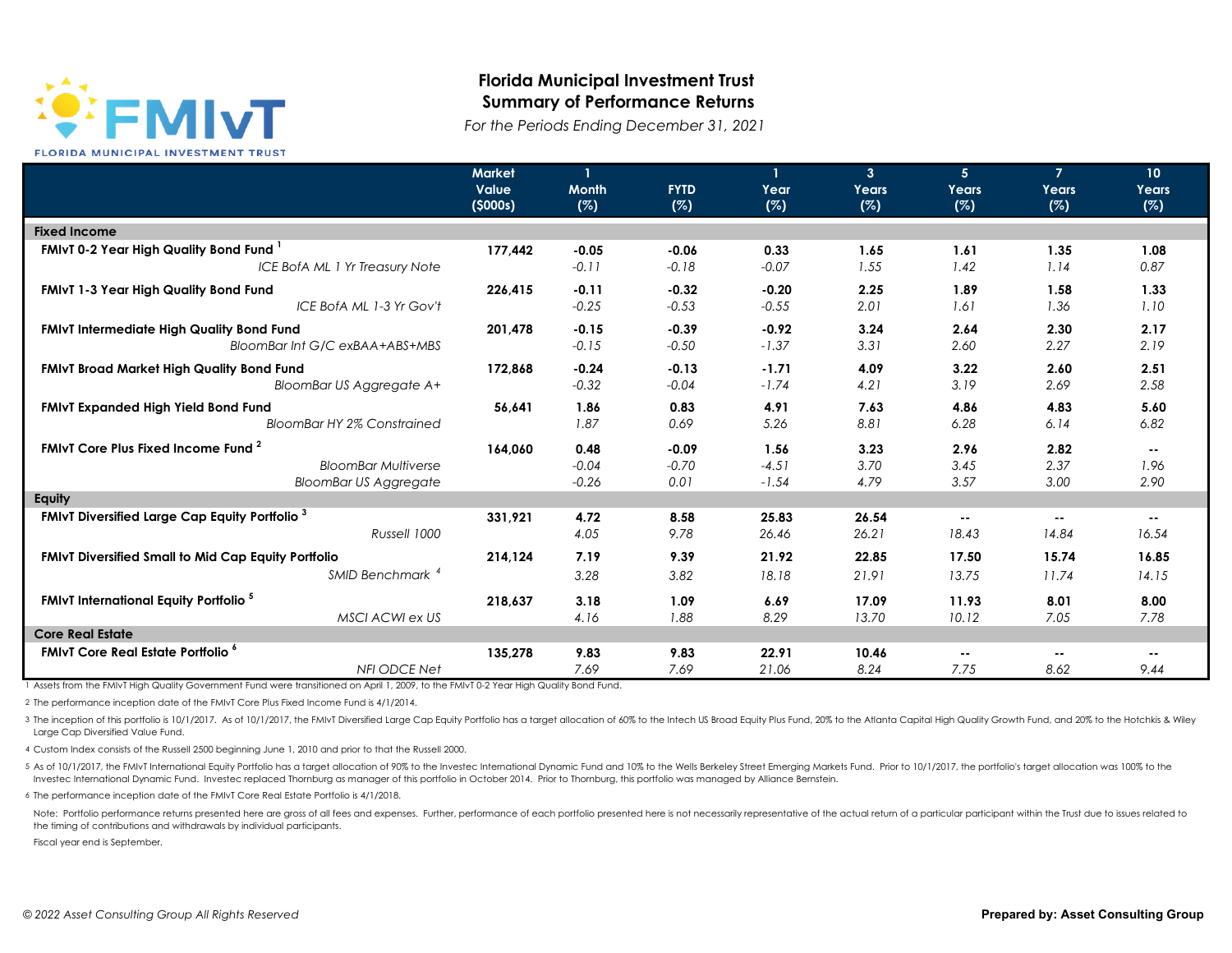

## **Florida Municipal Investment Trust Summary of Performance Returns - Net of All Fees and Expenses**

*For the Periods Ending December 31, 2021*

|                                                                  | <b>Market</b><br>Value<br>(5000s) | $\mathbf{1}$<br><b>Month</b><br>(%) | <b>FYTD</b><br>(%) | 1<br>Year<br>(%) | $\overline{3}$<br>Years<br>(%) | 5 <sup>5</sup><br>Years<br>(%) | $\overline{7}$<br>Years<br>(%) | 10 <sup>°</sup><br>Years<br>(%) |
|------------------------------------------------------------------|-----------------------------------|-------------------------------------|--------------------|------------------|--------------------------------|--------------------------------|--------------------------------|---------------------------------|
| <b>Fixed Income</b>                                              |                                   |                                     |                    |                  |                                |                                |                                |                                 |
| FMIvT 0-2 Year High Quality Bond Fund <sup>1</sup>               | 177.442                           | $-0.07$                             | $-0.12$            | 0.11             | 1.42                           | 1.37                           | 1.11                           | 0.85                            |
| ICE BofA ML 1 Yr Treasury Note                                   |                                   | $-0.11$                             | $-0.18$            | $-0.07$          | 1.55                           | 1.42                           | 1.14                           | 0.87                            |
| <b>FMIvT 1-3 Year High Quality Bond Fund</b>                     | 226,415                           | $-0.13$                             | $-0.37$            | $-0.42$          | 2.02                           | 1.66                           | 1.35                           | 1.11                            |
| ICE BofA ML 1-3 Yr Gov't                                         |                                   | $-0.25$                             | $-0.53$            | $-0.55$          | 2.01                           | 1.61                           | 1.36                           | 1.10                            |
| <b>FMIvT Intermediate High Quality Bond Fund</b>                 | 201,478                           | $-0.17$                             | $-0.45$            | $-1.15$          | 3.01                           | 2.41                           | 2.07                           | 1.94                            |
| BloomBar Int G/C exBAA+ABS+MBS                                   |                                   | $-0.15$                             | $-0.50$            | $-1.37$          | 3.31                           | 2.60                           | 2.27                           | 2.19                            |
| <b>FMIvT Broad Market High Quality Bond Fund</b>                 | 172,868                           | $-0.27$                             | $-0.21$            | $-2.02$          | 3.76                           | 2.89                           | 2.27                           | 2.18                            |
| <b>BloomBar US Aggregate A+</b>                                  |                                   | $-0.32$                             | $-0.04$            | $-1.74$          | 4.21                           | 3.19                           | 2.69                           | 2.58                            |
| <b>FMIvT Expanded High Yield Bond Fund</b>                       | 56,641                            | 1.82                                | 0.77               | 4.65             | 7.35                           | 4.59                           | 4.56                           | 5.33                            |
| <b>BloomBar HY 2% Constrained</b>                                |                                   | 1.87                                | 0.69               | 5.26             | 8.81                           | 6.28                           | 6.14                           | 6.82                            |
| <b>FMIvT Core Plus Fixed Income Fund 2</b>                       | 164,060                           | 0.44                                | $-0.22$            | 1.02             | 2.64                           | 2.37                           | 2.23                           | $\sim$ $-$                      |
| <b>BloomBar Multiverse</b>                                       |                                   | $-0.04$                             | $-0.70$            | $-4.51$          | 3.70                           | 3.45                           | 2.37                           | 1.96                            |
| <b>BloomBar US Aggregate</b>                                     |                                   | $-0.26$                             | 0.01               | $-1.54$          | 4.79                           | 3.57                           | 3.00                           | 2.90                            |
| Equity                                                           |                                   |                                     |                    |                  |                                |                                |                                |                                 |
| <b>FMIvT Diversified Large Cap Equity Portfolio</b> <sup>3</sup> | 331,921                           | 4.65                                | 8.39               | 25.01            | 25.76                          | $\sim$ $\sim$                  | $\sim$ $\sim$                  | $\sim$ $\sim$                   |
| Russell 1000                                                     |                                   | 4.05                                | 9.78               | 26.46            | 26.21                          | 18.43                          | 14.84                          | 16.54                           |
| <b>FMIvT Diversified Small to Mid Cap Equity Portfolio</b>       | 214,124                           | 7.14                                | 9.23               | 21.19            | 22.11                          | 16.78                          | 15.02                          | 16.12                           |
| SMID Benchmark <sup>4</sup>                                      |                                   | 3.28                                | 3.82               | 18.18            | 21.91                          | 13.75                          | 11.74                          | 14.15                           |
| <b>FMIvT International Equity Portfolio</b> <sup>5</sup>         | 218,637                           | 3.13                                | 0.93               | 6.01             | 16.32                          | 11.21                          | 7.34                           | 7.42                            |
| MSCI ACWI ex US                                                  |                                   | 4.16                                | 1.88               | 8.29             | 13.70                          | 10.12                          | 7.05                           | 7.78                            |
| <b>Core Real Estate</b>                                          |                                   |                                     |                    |                  |                                |                                |                                |                                 |
| <b>FMIvT Core Real Estate Portfolio<sup>6</sup></b>              | 135,278                           | 9.53                                | 9.53               | 21.21            | 9.07                           | $\sim$ $\sim$                  | $\sim$ $\sim$                  | $\sim$ $\sim$                   |
| <b>NFI ODCE Net</b>                                              |                                   | 7.69                                | 7.69               | 21.06            | 8.24                           | 7.75                           | 8.62                           | 9.44                            |

1 Assets from the FMIvT High Quality Government Fund were transitioned on April 1, 2009, to the FMIvT 0-2 Year High Quality Bond Fund.

2 The performance inception date of the FMIvT Core Plus Fixed Income Fund is 4/1/2014.

3 The inception of this portfolio is 10/1/2017. As of 10/1/2017, the FMWT Diversified Large Cap Equity Portfolio has a target allocation of 60% to the Intech US Broad Equity Puus Fund, 20% to the Atlanta Capital High Quali Large Cap Diversified Value Fund.

4 Custom Index consists of the Russell 2500 beginning June 1, 2010 and prior to that the Russell 2000.

5 As of 10/1/2017, the FMIvT International Equity Portfolio has a target allocation of 90% to the Investec International Dynamic Fund and 10% to the Wells Berkeley Street Emerging Markets Fund. Prior to 10/1/2017, the port Investec International Dynamic Fund. Investec replaced Thornburg as manager of this portfolio in October 2014. Prior to Thornburg, this portfolio was managed by Alliance Bernstein.

6 The performance inception date of the FMIvT Core Real Estate Portfolio is 4/1/2018.

Note: Portfolio performance returns are indicative of the performance of each portfolio, but are not necessarily representative of the actual return of a particular participant within the Trust due to issues related to the individual participants. Beginning July 2008 and ending September 2010, the net of fee performance includes the impact of securities lending activity, which may increase or decrease the total expenses of the portfolio. Fiscal year end is September.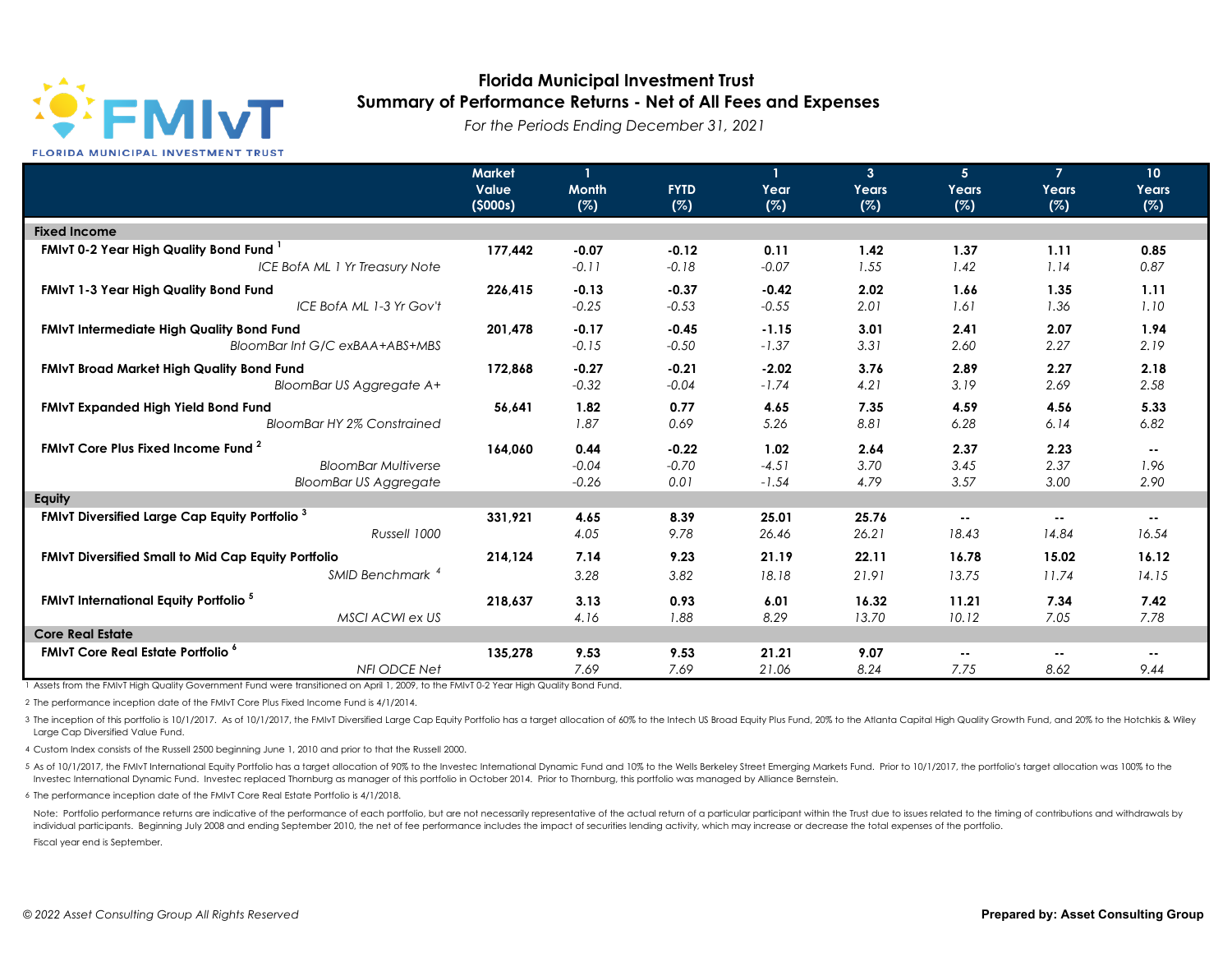## **Market Overview**

*For the Periods Ending December 31, 2021*

|                                   | $\mathbf{1}$ |             | $\mathbf{1}$ | 3 <sup>1</sup> | 5 <sup>1</sup> | $\overline{7}$ | 10 <sub>o</sub> |
|-----------------------------------|--------------|-------------|--------------|----------------|----------------|----------------|-----------------|
|                                   | <b>Month</b> | <b>FYTD</b> | Year         | Years          | Years          | Years          | Years           |
|                                   | (%)          | (%)         | (%)          | (%)            | (%)            | (%)            | (%)             |
| <b>Equity Markets - Core</b>      |              |             |              |                |                |                |                 |
| S&P 500                           | 4.48         | 11.03       | 28.71        | 26.07          | 18.47          | 14.93          | 16.55           |
| Russell 1000                      | 4.05         | 9.78        | 26.46        | 26.21          | 18.43          | 14.84          | 16.54           |
| <b>Russell Mid Cap</b>            | 4.08         | 6.44        | 22.58        | 23.29          | 15.10          | 12.23          | 14.91           |
| Russell 2000                      | 2.23         | 2.14        | 14.82        | 20.02          | 12.02          | 10.76          | 13.23           |
| <b>Equity Markets - Growth</b>    |              |             |              |                |                |                |                 |
| Russell 1000 Growth               | 2.11         | 11.64       | 27.60        | 34.08          | 25.32          | 19.58          | 19.79           |
| <b>Russell Mid Cap Growth</b>     | 0.35         | 2.85        | 12.73        | 27.46          | 19.83          | 14.92          | 16.63           |
| Russell 2000 Growth               | 0.44         | 0.01        | 2.83         | 21.17          | 14.53          | 11.66          | 14.14           |
| <b>Equity Markets - Value</b>     |              |             |              |                |                |                |                 |
| Russell 1000 Value                | 6.31         | 7.77        | 25.16        | 17.64          | 11.16          | 9.73           | 12.97           |
| <b>Russell Mid Cap Value</b>      | 6.28         | 8.54        | 28.34        | 19.62          | 11.22          | 9.96           | 13.44           |
| Russell 2000 Value                | 4.08         | 4.36        | 28.27        | 17.99          | 9.07           | 9.45           | 12.03           |
| <b>International Markets</b>      |              |             |              |                |                |                |                 |
| <b>MSCI EAFE</b>                  | 5.13         | 2.74        | 11.78        | 14.08          | 10.07          | 7.26           | 8.53            |
| <b>MSCI World</b>                 | 4.30         | 7.86        | 22.35        | 22.32          | 15.64          | 12.13          | 13.32           |
| <b>Fixed Income</b>               |              |             |              |                |                |                |                 |
| ICE BofA ML 1-3 Yr Treasury       | $-0.25$      | $-0.53$     | $-0.56$      | 2.02           | 1.61           | 1.35           | 1.09            |
| BloomBar Intermediate Agg         | $-0.12$      | $-0.51$     | $-1.29$      | 3.60           | 2.79           | 2.45           | 2.37            |
| <b>BloomBar Gov't/Credit</b>      | $-0.32$      | 0.18        | $-1.75$      | 5.50           | 3.99           | 3.30           | 3.13            |
| <b>BloomBar US Aggregate</b>      | $-0.26$      | 0.01        | $-1.54$      | 4.79           | 3.57           | 3.00           | 2.90            |
| <b>BloomBar Gov't/Credit Long</b> | $-0.82$      | 2.15        | $-2.52$      | 10.62          | 7.39           | 5.69           | 5.72            |
| ICE BofA ML High Yield Cash Pay   | 1.92         | 0.71        | 5.29         | 8.56           | 6.09           | 6.02           | 6.69            |
| FTSE World Govt Bond              | $-0.62$      | $-1.10$     | $-6.97$      | 2.75           | 2.94           | 1.80           | 0.96            |

Fiscal year end is September.